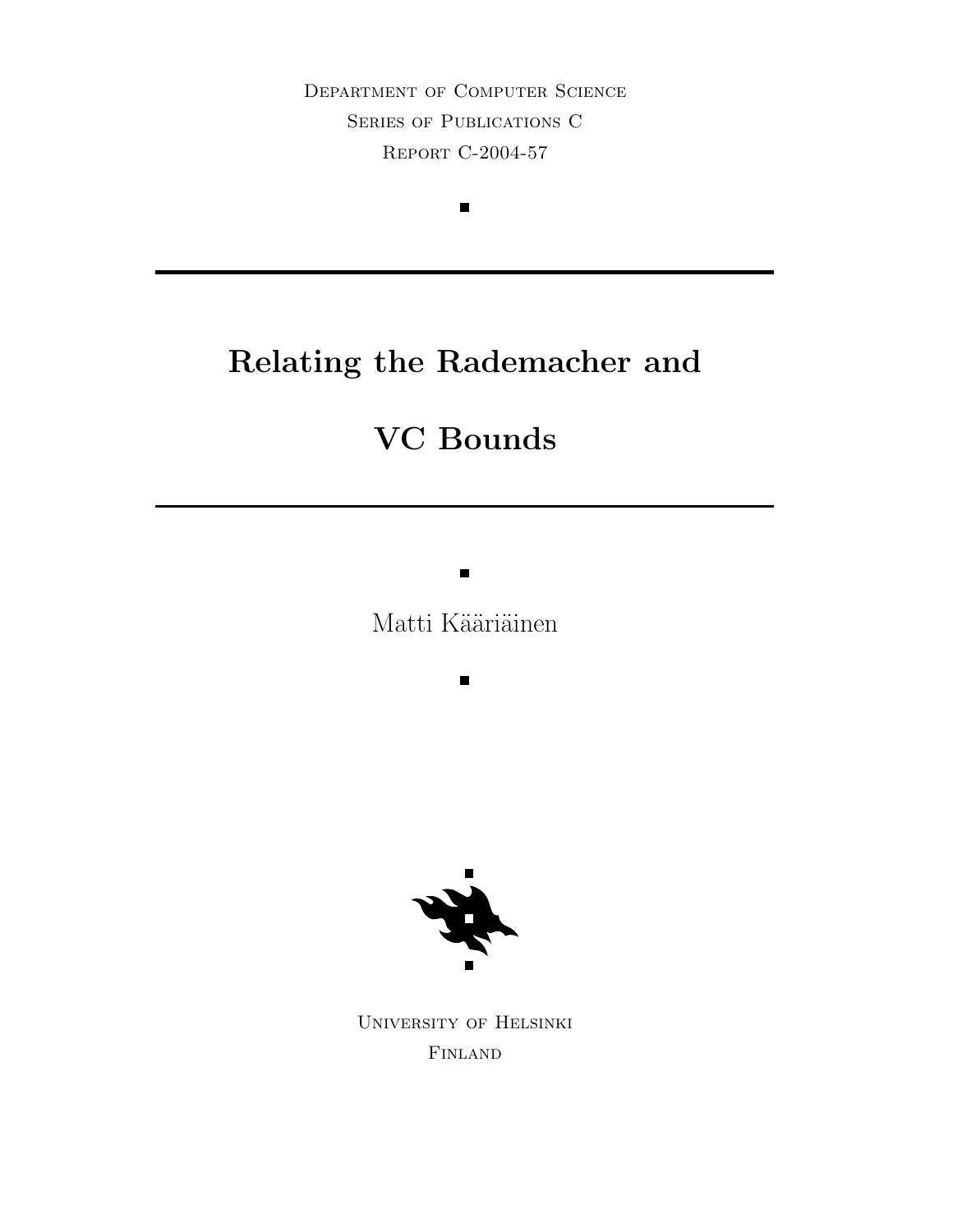### Relating the Rademacher and VC Bounds

Matti Kääriäinen Department of Computer Science University of Helsinki, Finland matti.kaariainen@cs.helsinki.fi

Department of Computer Science, University of Helsinki Technical report, Series of Publications C, Report C-2004-57 Helsinki, August 2004,  $i + 12$  pages

#### Abstract

In this technical report we investigate the relationship between generalization error bounds based on VC dimension and Rademacher penalties. We show that a version of the standard VC bound can be recovered from the Rademacher bound, thus providing a direct proof that Rademacher bounds are always at least as good as VC bounds (modulo a small constant factor). The proof highlights in a transparent way the properties of the learning sample that the Rademacher bound takes advantage of but the VC bound overlooks. This clarifies why and when Rademacher penalization yields better results than VC dimension bounds do. As a byproduct we get a new simple proof of the fact that the conditional expectation of Rademacher penalty can be upper bounded by a function of empirical shatter coefficients. Our empirical experiments show that the Rademacher bound can beat VC bounds even when the distribution generating the learning sample is as bad as can be.

#### Computing Reviews (1998) Categories and Subject Descriptors:

- F.2.2 Analysis of Algorithms and Problem Complexity: Nonnumerical Algorithms and Problems
- I.2.6 Learning
- G.3 Probability and Statistics: Nonparametric Statistics

#### General Terms:

Theory, Experimentation

#### Additional Key Words and Phrases:

Pattern Recognition, Learning Theory, Generalization Error Analysis, Rademacher Penalization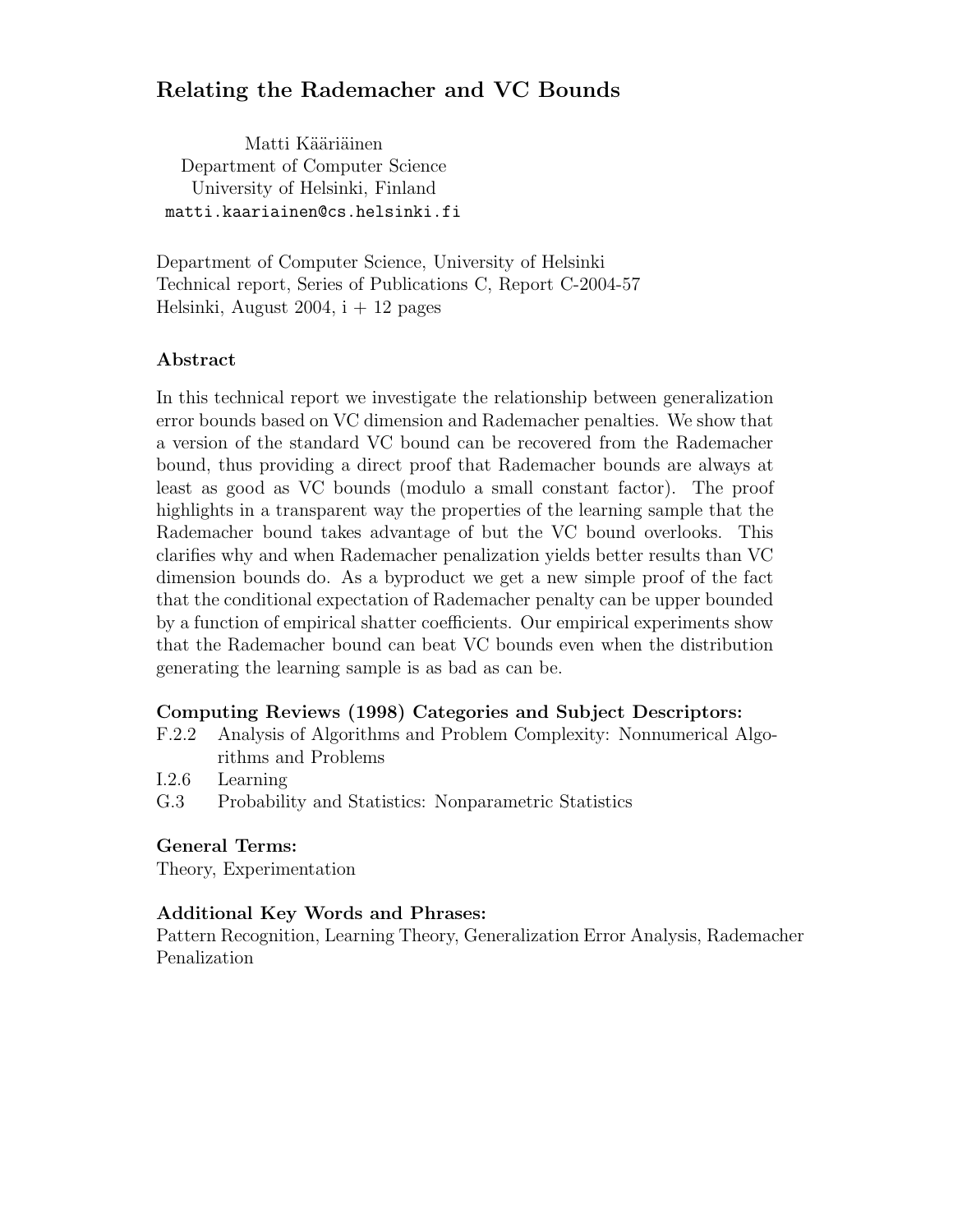### 1 Introduction

VC bounds are the established method of providing training set bounds for generalization error in statistical learning theory, at least when none of the more specialized bounds apply. However, it is widely known that VC bounds are often too loose to be of any use in practice. As stated by Vapnik [15], finding better constructive bounds for generalization error is thus a very important goal in statistical learning theory. A recent approach towards this goal is Rademacher penalization. By taking the learning sample into account in the complexity penalty, Rademacher bounds [8, 2] may provide tighter estimates of the generalization error when the distribution generating the learning sample is not as bad as can be. Even in case of worst-case distributions, it is known that the Rademacher bound is asymptotically dominated by the VC bound [2]. The Rademacher bound is thus always at least as tight as the VC dimension bound modulo an unknown multiplicative constant, but the quantitative nonasymptotic relationship between the two bounds has been left open.

In this technical report we show by an elementary proof that Rademacher penalty— the complexity penalty term in the Rademacher bound— is always at most  $\sqrt{2}$  times as large as the complexity penalty in the tightest known VC bound. This implies that the Rademacher bound is almost as good as the VC bound even in the worst case. The advantage of using a Rademacher bound, on the other hand, may be substantial. This is because the complexity penalties in the VC bounds match the rate of uniform convergence of empirical errors to their expectations for worst-case distributions only, whereas Rademacher penalties track the expected rate of this convergence optimally up to constants for all possible distributions [8]. The advantage of Rademacher bounds for nonworst-case distributions is not only predicted by theory, but also shows up in practice [7, 9]. Our proof of the VC bound demonstrates where exactly this advantage comes from.

Based on the above, it seems that using the VC bound instead of the Rademacher bound can be justified by computational complexity issues only. Evaluating the VC bound requires only a few arithmetical operations provided that an upper bound for the VC dimension is known. On the other hand, the standard method of evaluating Rademacher penalties for a hypothesis class relies on the existence of an *empirical risk minimization (ERM)* algorithm— an algorithm that finds a hypothesis with minimal error rate on the learning sample [8]. Unfortunately, ERM is intractable for many hypothesis classes of practical importance, e.g., in the case of linear classifiers and size restricted decision trees [5].

The computational complexity of ERM has been argued to provide an obstacle to the direct applicability of Rademacher penalization [2]. However, the complexity of evaluating generalization error bounds based on Rademacher penalties may be tractable even if the corresponding ERM task is NP-hard or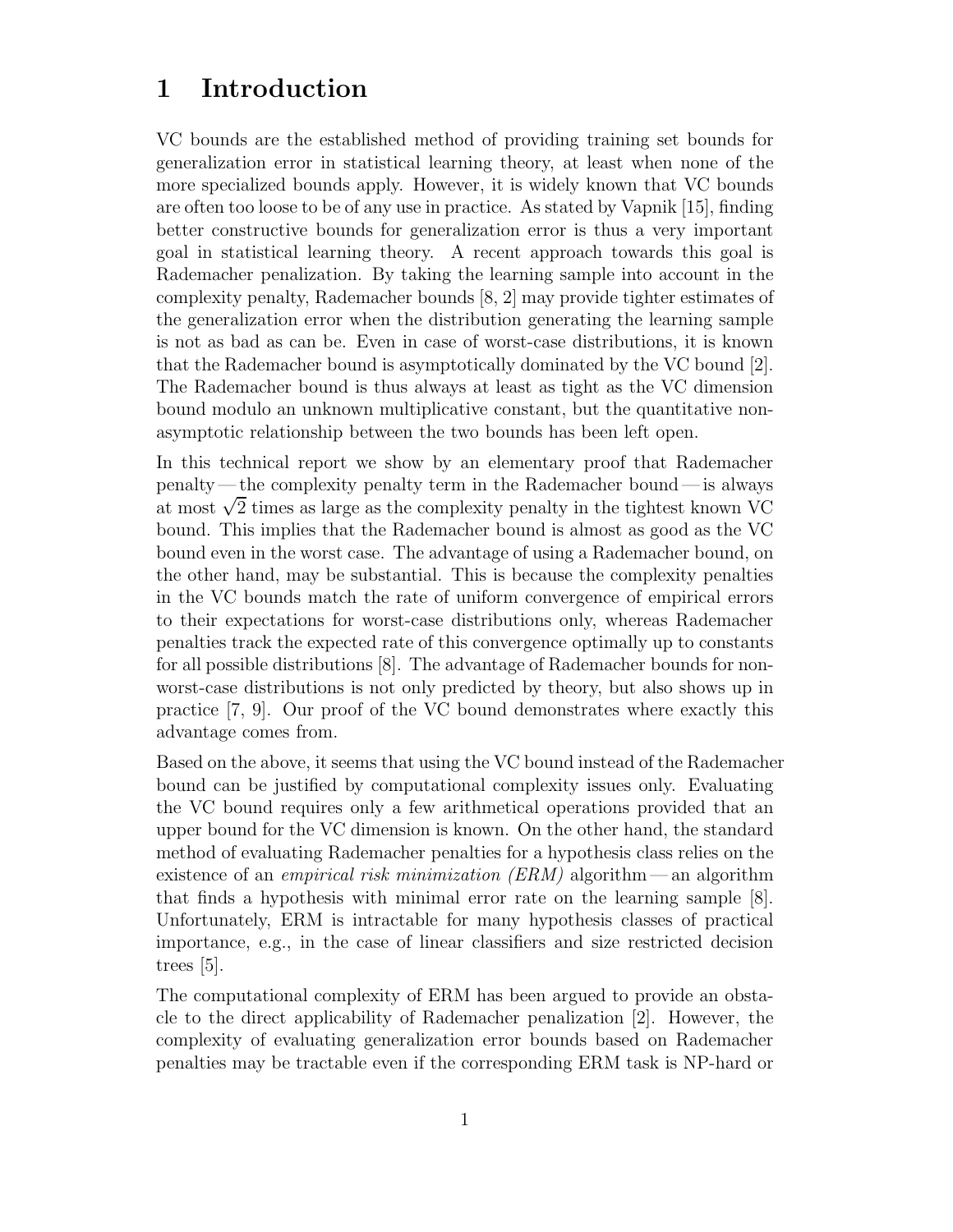#### 2 BACKGROUND 2

even inapproximable. The reason is that all known hardness results for ERM are worst-case results, whereas to evaluate Rademacher bounds it suffices to be able to find the ERM hypothesis in most but not necessarily all cases and even this is not a necessary condition. The hardness of ERM implies only that the established method for evaluating Rademacher bounds is intractable, but does not rule out the possibility of alternative strategies. Whether such strategies exist seems to be a hard question to decide in either direction. However, as long as the question is open, there is hope that Rademacher bounds can be evaluated efficiently for all important hypothesis classes by some as yet unknown method—even in case  $P\neq NP$ . If the computational difficulties can be overcome, we claim based on our results that the Rademacher bound has potential to become the standard error bounding technique in situations where VC bounds have traditionally been applied.

### 2 Background

In this technical report we study generalization error analysis in one variation of statistical learning theory [15]. The learning model we use can be described briefly as follows. The learner is given a learning sample  $(x_1, y_1), \ldots, (x_n, y_n)$ of *n* labeled examples  $(x_i, y_i)$ , where the *(unlabeled)* examples  $x_i$  belong to a set X and the *labels*  $y_i$  are chosen from  $\{-1, +1\}$ . It is assumed that the labeled examples  $(x_i, y_i)$  are independent and identically distributed (i.i.d) realizations of some random variable  $(X, Y)$  having an unknown distribution P on  $\mathcal{X} \times \{-1, +1\}$ . Given a learning sample, the learner has to output a classifier  $\hat{f} \in F$ . Here, F is a hypothesis class consisting of an arbitrary set of classifiers, that is, functions mapping X to  $\{-1, +1\}$ . The goal of the learner is to select  $\hat{f}$  so that it has small *generalization error*, where the generalization error  $\epsilon f$  of an arbitrary classifier f is simply its probability of misclassification:

$$
\epsilon(f) = P(f(X) \neq Y).
$$

Of course, the generalization error of a classifier cannot be evaluated without knowledge of P. For this reason, one often resorts to empirical risk minimization (ERM) [14] and chooses an  $\hat{f} \in F$  that has minimal empirical error

$$
\hat{\epsilon}(f) = \frac{1}{n} \sum_{i=1}^{n} 1_{\{f(x_i) \neq y_i\}}.
$$

The theoretical motivation behind the ERM principle is that if

$$
\sup_{f \in F} (\epsilon(f) - \hat{\epsilon}(f)) \tag{1}
$$

can with high probability be guaranteed to be small, then the generalization error of a classifier with minimal empirical error will with high probability be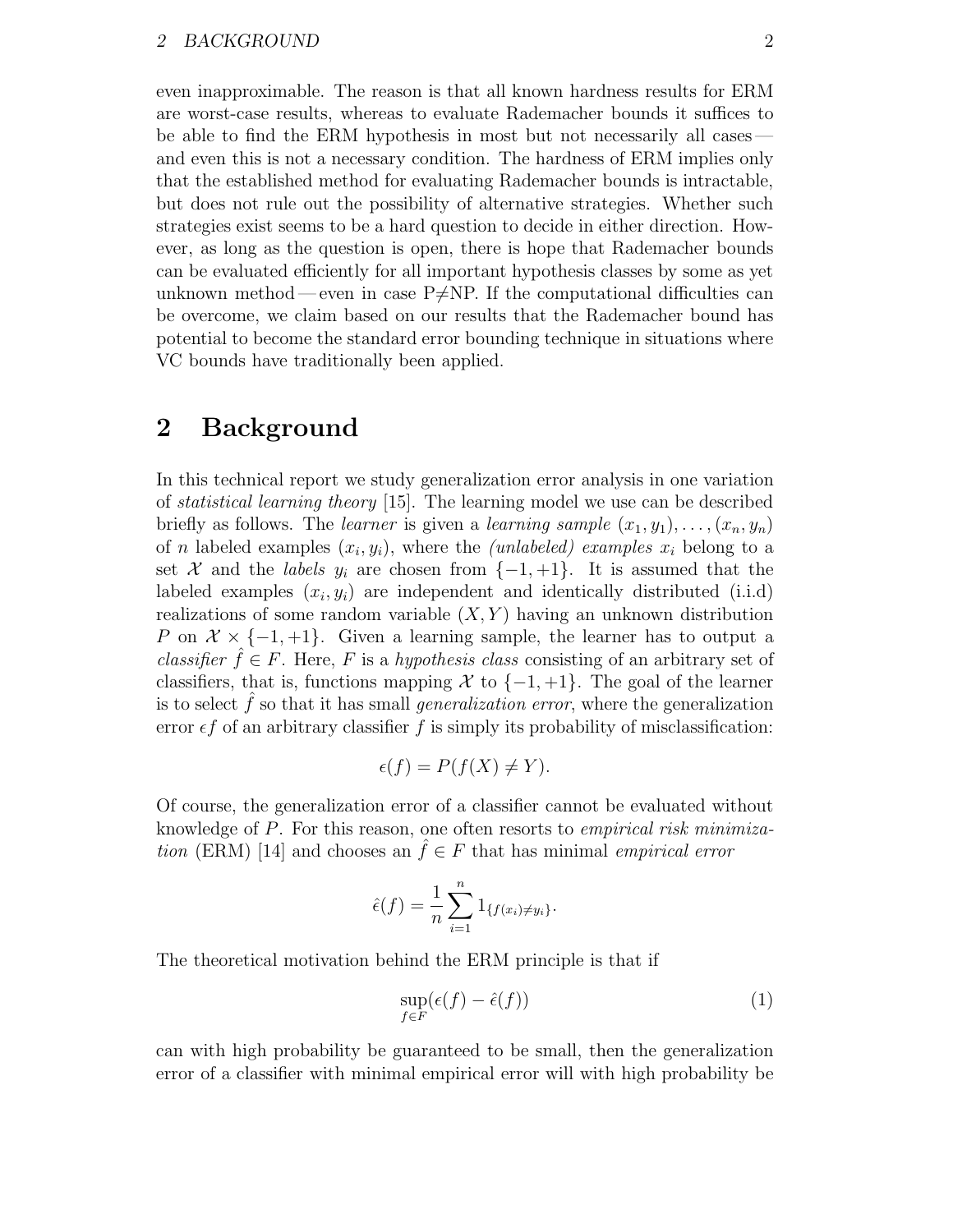close to minimal, too. Upper bounds for  $(1)$ —also referred to as complexity penalties in the sequel— can be directly used in providing generalization error *bounds*, that is, upper bounds for  $\epsilon(f)$ , since

$$
\epsilon(f) \leq \hat{\epsilon}(f) + \sup_{f \in F} (\epsilon(f) - \hat{\epsilon}(f)).
$$

The focus in the rest of this technical report is on analyzing the relationship between two generalization error bounds of this kind, namely a VC bound and a Rademacher bound. In order to present these bounds, we first need to define a few underlying concepts.

**Definition 1** Let F be a class of classifiers and  $S = \{x_1, \ldots, x_n\}$  a sample of n learning examples. Let F|S denote the set  $\{f|S \mid f \in F\}$  of restrictions of functions of F to S.

- The empirical shatter coefficient of F on S is  $N(F, S) = |\{F|S\}|$ , and the shatter coefficient of F on samples of size n is  $N(F, n) = \max\{N(F, S) \mid$  $S \subset \mathcal{X}, |S| \leq n$ .
- The VC dimension of F is  $VCdim(F) = \max\{n \in \mathbb{N} \mid N(F, n) = 2^n\}.$ The empirical VC dimension of  $F$  on a sample  $S$  is the VC dimension of  $F|S$ , that is,  $VCdim(F, S) = VCdim(F|S)$ .

Put in words,  $N(F, S)$  is the number of different ways F can classify a sample S, while  $N(F, n)$  is its largest value over all samples of size n. Thus, these quantities obviously have something to do with the intuitive concept of complexity of F (on S). VC dimension can be related to the complexity of F by the following lemma [13]:

**Lemma 1 (Sauer's lemma)** If F is a class of classifiers with  $VCdim(F) \leq$ d, then

$$
N(F, n) \le \sum_{i=1}^{n} {n \choose i} \le \left(\frac{en}{d}\right)^d.
$$

For the empirical quantities, if  $VCdim(F, S) \leq d = d(S)$ , then the above inequalities hold with  $N(F, n)$  replaced by  $N(F, S)$ .

This lemma will be needed in Section 3 when rederiving the VC bound.

Equipped with these definitions, we are ready to state a VC bound for generalization error. This bound due to Devroye [3] is an optimized version of Vapnik's original bound [14]. In particular, the constants in the complexity penalty that determine its rate of convergence w.r.t.  $n$  are optimal [4]. The complexity penalty in Vapnik's original bound is essentially the one in Devroye's bound multiplied by 2.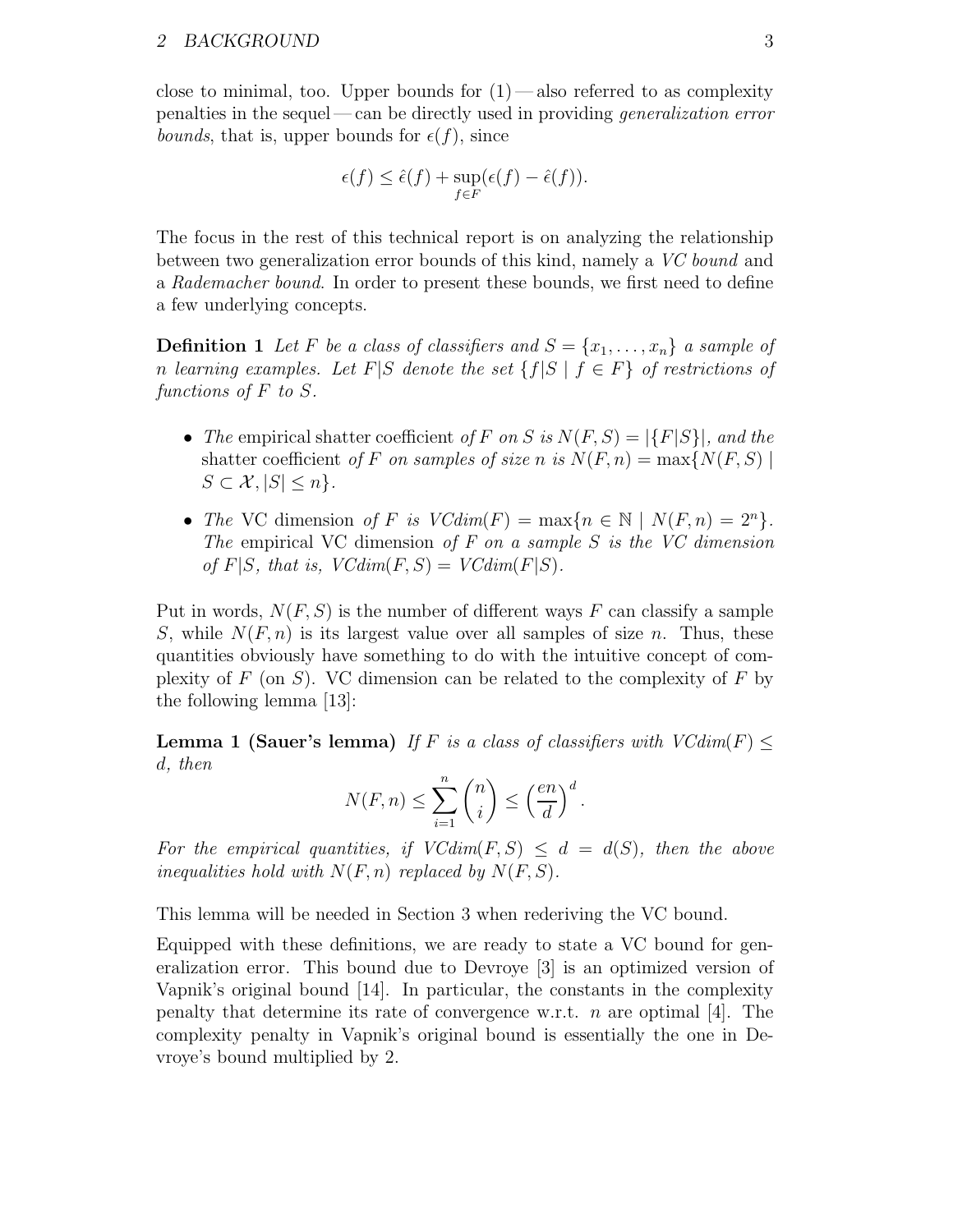**Theorem 1** Let F be a class of  $\{-1, +1\}$ -valued functions with VC dimension at most d. With probability at least  $1 - \delta$ , it is true for all  $f \in F$  that

$$
\epsilon(f) \le \hat{\epsilon}(f) + \sqrt{\frac{d(\ln(n^2/d) + 1) + \ln(4/\delta) + 8}{2n}}.
$$

Bounds similar to the above can also be stated in terms of empirical VC dimension, although the constants will be slightly inferior [1]. One can also obtain potentially tighter bounds based on empirical shatter coefficients with similar proof techniques. The bounds based on these empirical quantities are always at least as tight as the VC bound, but because there are no efficient methods for evaluating  $N(F, S)$  or  $V\text{Cdim}(F, S)$  exactly, the bounds have not been widely used or even tested in practice. Data-dependent upper bounds for  $VCdim(F, S)$  and error bounds based on them have received some attention, though [1].

As in the case of VC bounds, there are many slightly different versions of Rademacher penalties and bounds based on them (see, e.g.,  $[2, 8, 1]$ ). We will use a definition that most closely resembles the one given by Bartlett and Mendelson<sup>1</sup> [2].

**Definition 2** Let  $\sigma = (\sigma_1, \ldots, \sigma_n)$  be a vector of symmetrical  $\{-1, +1\}$ -valued random variables that are independent of each other and of the learning sample. The Rademacher penalty of a class of classifiers  $F$  is

$$
R_n(F) = \frac{1}{n} \sup_{f \in F} \sum_{i=1}^n \sigma_i f(X_i).
$$

Note that  $R_n(F)$  is a random variable depending on the randomly chosen objects  $X_i$  and on the random signs  $\sigma_i$  but not on the labels  $Y_i$ . Given a realization  $(S, \sigma)$  of the learning sample and the random signs, the supremum in the definition is achieved by the function  $f \in F$  whose restriction  $f|S$  when viewed as a point in  $\{-1, +1\}^n$  has minimal Hamming distance to  $\sigma$ . Equivalently, this f is the ERM hypothesis for the learning sample  $(S, \sigma)$ . Thus, the computational problem of evaluating  $R_n(F)$  at a point  $(S, \sigma)$  resembles closely ERM, finding the nearest neighbor of a query point in a Hamming cube, finding the closest codeword in decoding an error correcting code, and probably other well-studied computational problems, too.

The following Rademacher bound is a corollary of the generalization error bound presented in [2, Theorem 5 (b)] and can be derived from it by a simple application of McDiarmid's concentration inequality [11].

<sup>&</sup>lt;sup>1</sup>The difference between our definition and the one given in  $[2]$  is that we omit taking the absolute value inside the supremum in order to make the relation between evaluating  $R_n(F)$ and ERM more transparent. The change in the definition makes a difference only if  $F$  is not closed under complementation, that is, multiplication by  $-1$ . Even if F is not closed under complementation, the proof of the generalization error bound in [2] goes through with our definition of  $R_n(F)$ , too.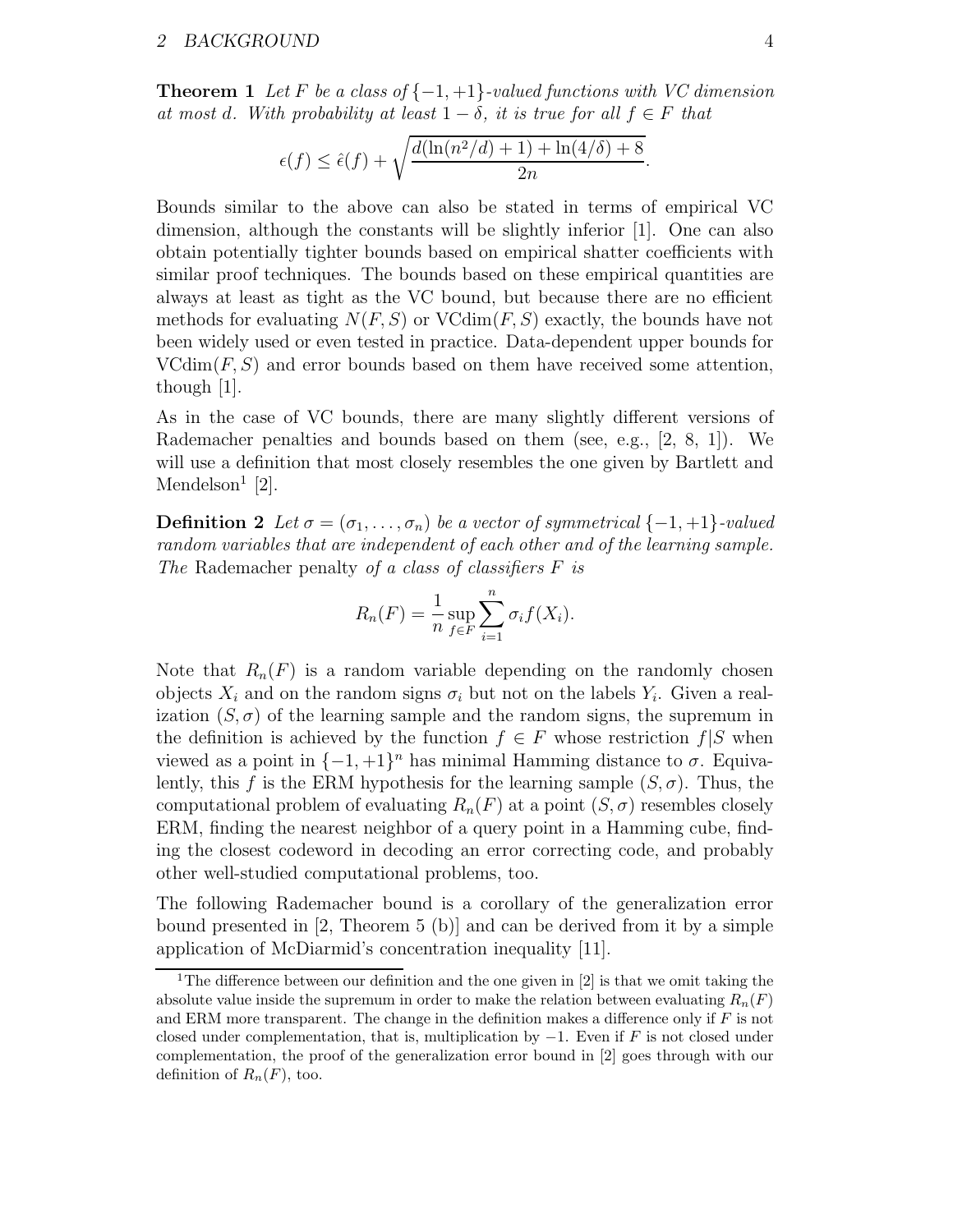**Theorem 2** With probability at least  $1 - \delta$  over the choice of the learning sample and the random signs  $\sigma_1, \ldots, \sigma_n$ , it holds for all  $f \in F$  that

$$
\epsilon(f) \le \hat{\epsilon}(f) + R_n(F) + \frac{3}{\sqrt{2}} \sqrt{\frac{\ln 2/\delta}{n}}.
$$

The same holds also if  $R_n(F)$  is replaced with  $\mathbb{E}[R_n(F)|X_1,\ldots,X_n].$ 

Note that this bound can be evaluated efficiently based on the learning sample alone if one has a method for efficiently computing  $R_n(F)$ .

## 3 Deriving the VC Bound from the Rademacher Bound

The bounds of Theorems 1 and 2 are intimately related because of the similarity of the techniques used in their proofs, most notably the technique of symmetrization by a ghost sample [2]. For a derivation of a VC bound (with non-optimal constants) that directly uses Rademacher penalties, see [10]. However, the understanding concerning the quantitative relationship between VC and Rademacher bounds is still far from complete. To our knowledge, the following Theorem presented in [2] without a proof is the state of the art in this field. A partial version of the quite involved proof can be found in [12], but a full proof has not been published as it would require several pages to present.

**Theorem 3** Let  $F$  be a class of classifiers. For all learning samples  $S$  it is true that

$$
\mathbb{E}[R_n(F)|S] = O\left(\sqrt{VCdim(F,S)/n}\right)
$$

and

$$
\mathbb{E}[R_n(F)|S] = O\left(\sqrt{\log N(F,S)/n}\right).
$$

Because it is always the case that  $\text{VCdim}(F, S) \leq \text{VCdim}(F)$  it follows that the complexity penalties in the Rademacher bounds of Theorem 2 are always at most as large as the penalty in the VC bound times a constant independent of F. However, Theorem 3 does not specify the size of the constant, and the proof sketches of the theorem give reason to believe that the upper bound for the constant obtainable from them is large.

Our rederivation of the VC bound will yield as a side product new bounds for  $\mathbb{E}[R_n(F)|S]$  and  $R_n(F)$  in terms of VC dimension. The proofs for the bounds are elementary and the bounds contain no hidden constants like the bounds of Theorem 3. Thus, they can be used directly to derive a VC bound for generalization error with constants only slightly inferior to those in Theorem 1.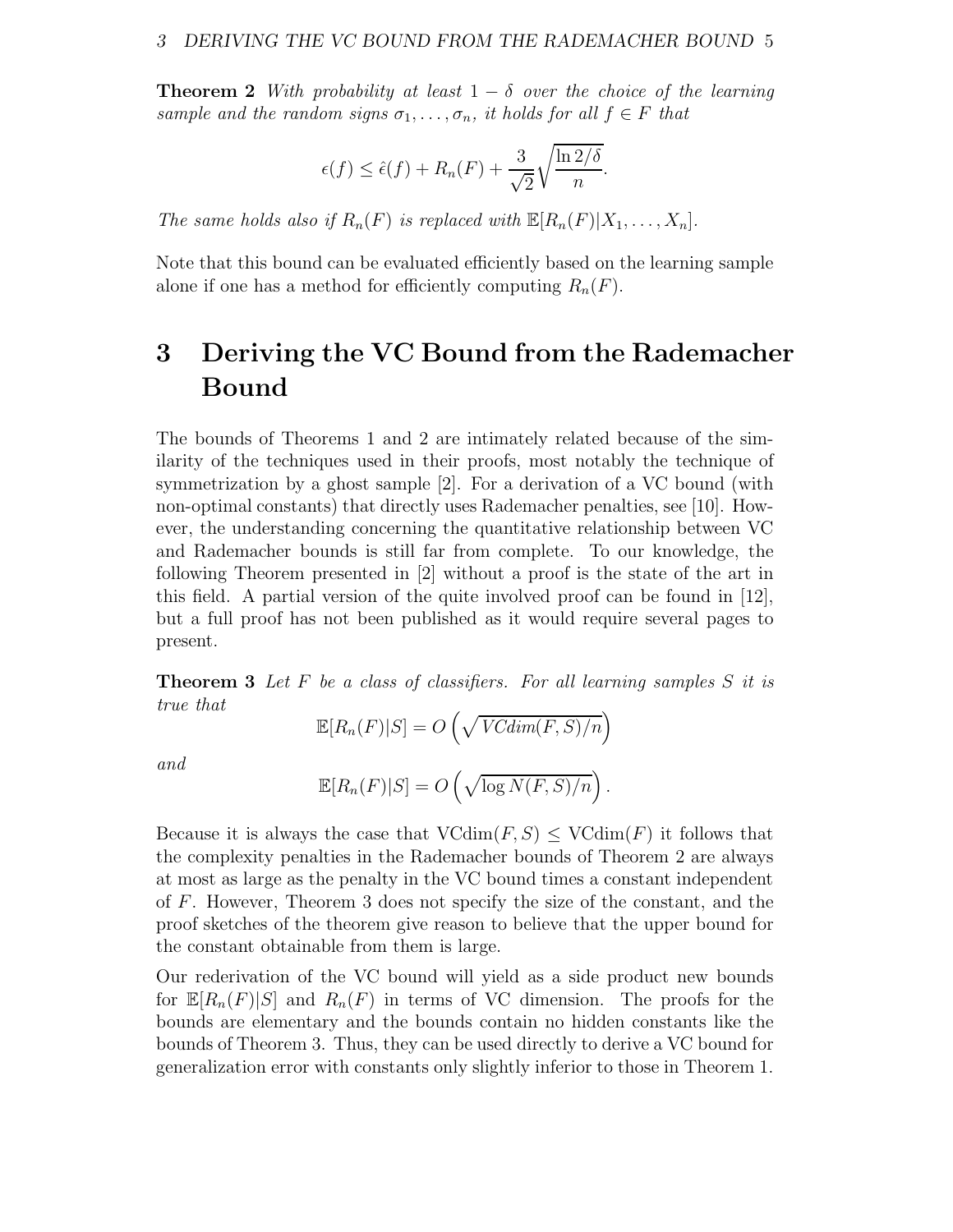In the proofs we will work in the Hamming cube  $\{-1, +1\}^n$ . The key idea is to interpret  $F|S$  as a subset of this hyper-cube thus transforming the evaluation of  $R_n(F)$  into a purely combinatorial question concerning the normalized Hamming distance of a random point  $\sigma \in \{-1, +1\}^n$  to the set F|S. This distance  $d_H(x, y)$  between vectors  $x, y \in \{-1, +1\}^n$  is defined by  $d_H(x,y) = |\{i \mid x_i \neq y_i\}|/n$ . The volume Vol(C) of a set  $C \subset \{-1, +1\}^n$  is given by  $\text{Vol}(C) = |C|/2^n$ ; thus, the volume of a set is its probability under the uniform distribution.

**Lemma 2** Let F be any hypothesis class, let  $S \subset \mathcal{X}$  be a learning sample of size n, and let  $d = VCdim(F, S)$ . Then

$$
\mathbb{E}[R_n(F)|S] \le 2\sqrt{\frac{\ln N(F,S)}{n}} + \frac{1}{N(F,S)} \le 2\sqrt{\frac{d(\ln(n/d) + 1)}{n}} + \frac{1}{N(F,S)}.
$$

*Proof.* Consider  $F|S$  as a subset of the Hamming cube  $\{-1, +1\}^S$  which we will equate with  $\{-1, +1\}^n$ . Place a  $d_H$ -ball of radius r at each of the points of  $F|S$  and denote the union of these balls by  $U_r$ .

We will find an r such that  $Vol(U_r) \leq 1/N(F, S)$ . Let  $Vol(B(r))$  denote the volume of a single  $d_H$ -ball of radius r. By Hoeffding's inequality [6]  $Vol(B(r)) \leq e^{-2(1/2-r)^2n}$ . Since  $U_r$  is the union of  $|F|S| = N(F, S)$  such balls, we have  $\text{Vol}(U_r) \leq N(F, S) \cdot \text{Vol}(B(r))$ . Note that this inequality is tight only if all the points in  $F|S$  are so far apart that the balls centered at them do not intersect one another.

By the above approximations, we have  $\text{Vol}(U_r) \leq N(F, S)e^{-2(1/2-r)^2n}$ . This upper bound is  $1/N(F, S)$  provided that

$$
r = 1/2 - \sqrt{\frac{\ln N(F, S)}{n}}.
$$

Take now a random  $\sigma \in \{-1, +1\}^n$  and consider  $R_n(F)(S, \sigma)$ , that is,  $R_n(F)$ evaluated at the point  $(S, \sigma)$ . It is easy to see that if  $\sigma \notin U_r$ , then  $R_n(F)(S, \sigma) \leq$  $1 - 2r$ . Even if  $\sigma \in U_r$ ,  $R_n(F)$  is at most 1, so we have

$$
\mathbb{E}[R_n(F)|S] =
$$
  
\n
$$
\mathbb{P}(\sigma \notin U_r)\mathbb{E}[R_n(F)|S, \sigma \notin U_r] + \mathbb{P}(\sigma \in U_r)\mathbb{E}[R_n(F)|S, \sigma \in U_r]
$$
  
\n
$$
\leq (1 - 2r) + \frac{1}{N(F,S)} = \sqrt{\frac{\ln N(F,S)}{n}} + \frac{1}{N(F,S)}.
$$

For the second inequality of the lemma, it suffices to note that by Sauer's lemma  $N(F, S) \leq (en/d)^d$ .

In the interesting case  $N(F, S) \geq n$  the first part of this result improves on the corresponding inequality of Theorem 3 by providing an explicit and small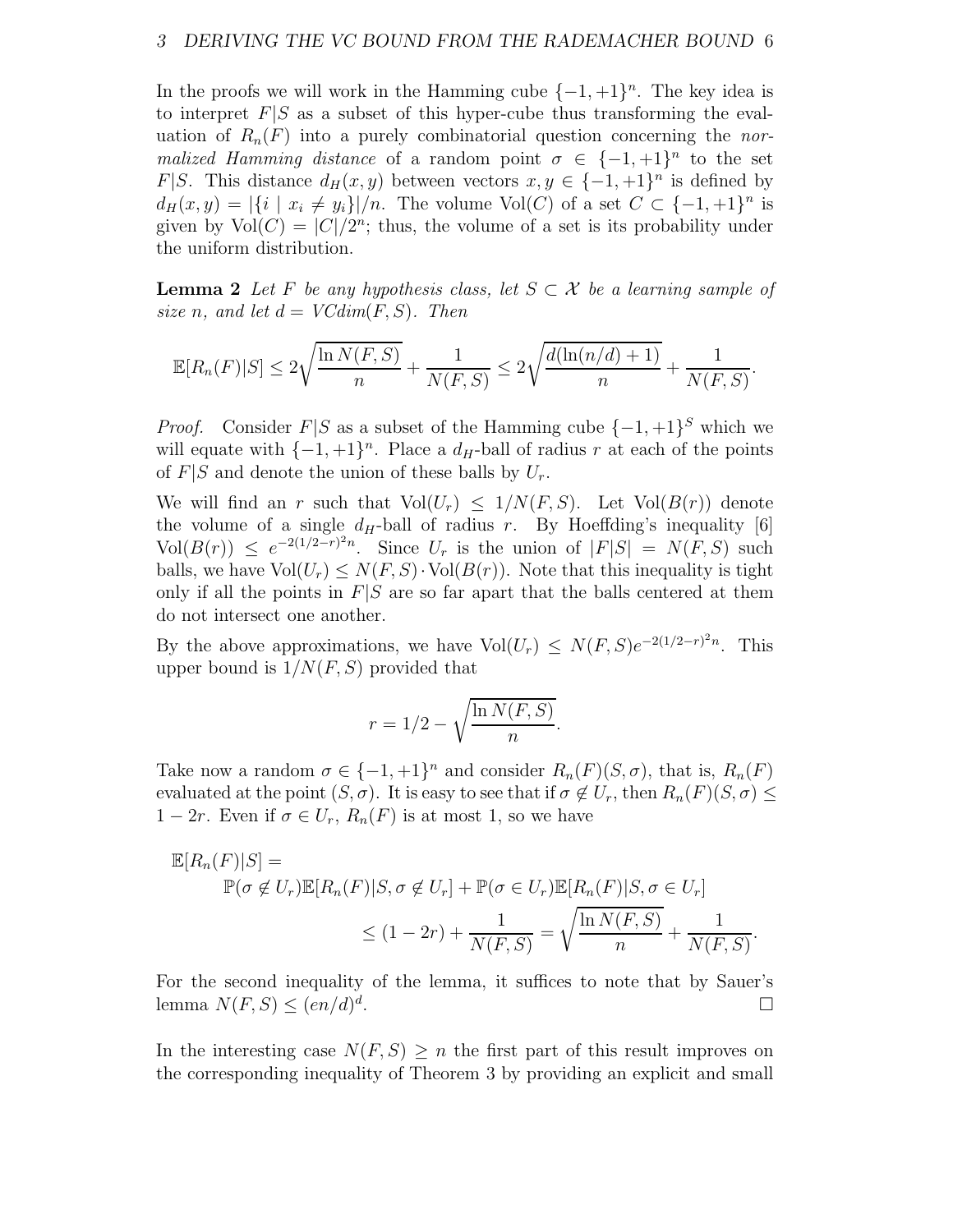constant factor. Our result concerning empirical VC dimension is inferior to that of Theorem 3 by a factor of  $\sqrt{\ln n}$ . It seems that this factor is unavoidable using our proof technique.

**Lemma 3** Let F have finite VC dimension of at most d. With probability at least  $1 - \delta$  over the choice of the learning sample and the random signs, it is true that

$$
R_n(F) \le \sqrt{2} \sqrt{\frac{d(\ln(n/d) + 1) + \ln(1/\delta)}{n}}.
$$

Proof. The idea of the proof is very similar to the proof of Lemma 2. However, this time the learning sample S of size n will be random. Given an arbitrary  $S$ , let  $U_{S,r}$  be the union of  $|F|S|$  balls of radius r centered at the points of  $F|S$ . We will choose r independently of S so that  $Vol(U_{S,r}) \leq \delta$  for each set S. This can be done as follows. As in the proof of Lemma 2,  $Vol(U_{S,r}) \leq |F|S| \cdot Vol(B(r)),$ where equality holds only if none of the balls constituting  $U_{S,r}$  intersect. Since  $\text{VCdim}(F) \leq d$ , Sauer's lemma implies  $|F|S| \leq (en/d)^d$  for each S. Using this and Hoefding's inequality as in the proof of Lemma 2, we get

$$
\text{Vol}(U_{S,r}) \le \left(\frac{en}{d}\right)^d e^{-2(1/2-r)^2 n} = \delta
$$

provided that  $r = 1/2 - \sqrt{\frac{d(\ln(n/d) + 1) + \ln(1/\delta)}{2n}}$  $\frac{+1)+\ln(1/\sigma)}{2n}$ .

Let us combine the sets  $U_{S,r}$  into a single set

$$
A = A_r = \{ (S, \sigma) \mid S \subset \mathcal{X}, \sigma \in U_{S,r} \} \subset \mathcal{X} \times \{-1, +1\}^n.
$$

The probability of A can now be estimated as

$$
\mathbb{P}(A) = \mathbb{E}[1_A] = \mathbb{E}[\mathbb{E}[1_A|S]] = \mathbb{E}[\mathbb{P}(U_S)] \le \mathbb{E}[\delta] = \delta.
$$

Again, if  $(S, \sigma) \notin A$ , then  $R_n(F)(S, \sigma) \leq 1 - 2r$ , from which the claim follows by substituting r. by substituting r.

It should be noted that the upper bounds obtained in the previous two lemmas may not be tight even for worst-case distributions. This is because of the slack in Sauer's lemma and Hoeffding's inequality and other technicalities. All these hindrances will be circumvented if the Rademacher penalty is evaluated directly. This may result in significant savings as indicated in our experiments.

Equipped with the lemmas, we can now prove the following:

Theorem 4 Let F have finite VC dimension of at most d. Then with probability at least  $1-\delta$  over the choice of the learning sample, it holds for all  $f \in F$ that

$$
\epsilon(f) \le \hat{\epsilon}(f) + \sqrt{2} \sqrt{\frac{d(\ln(n/d) + 1) + \ln(2/\delta)}{n}} + \frac{3}{\sqrt{2}} \sqrt{\frac{\ln(4/\delta)}{n}}.\tag{2}
$$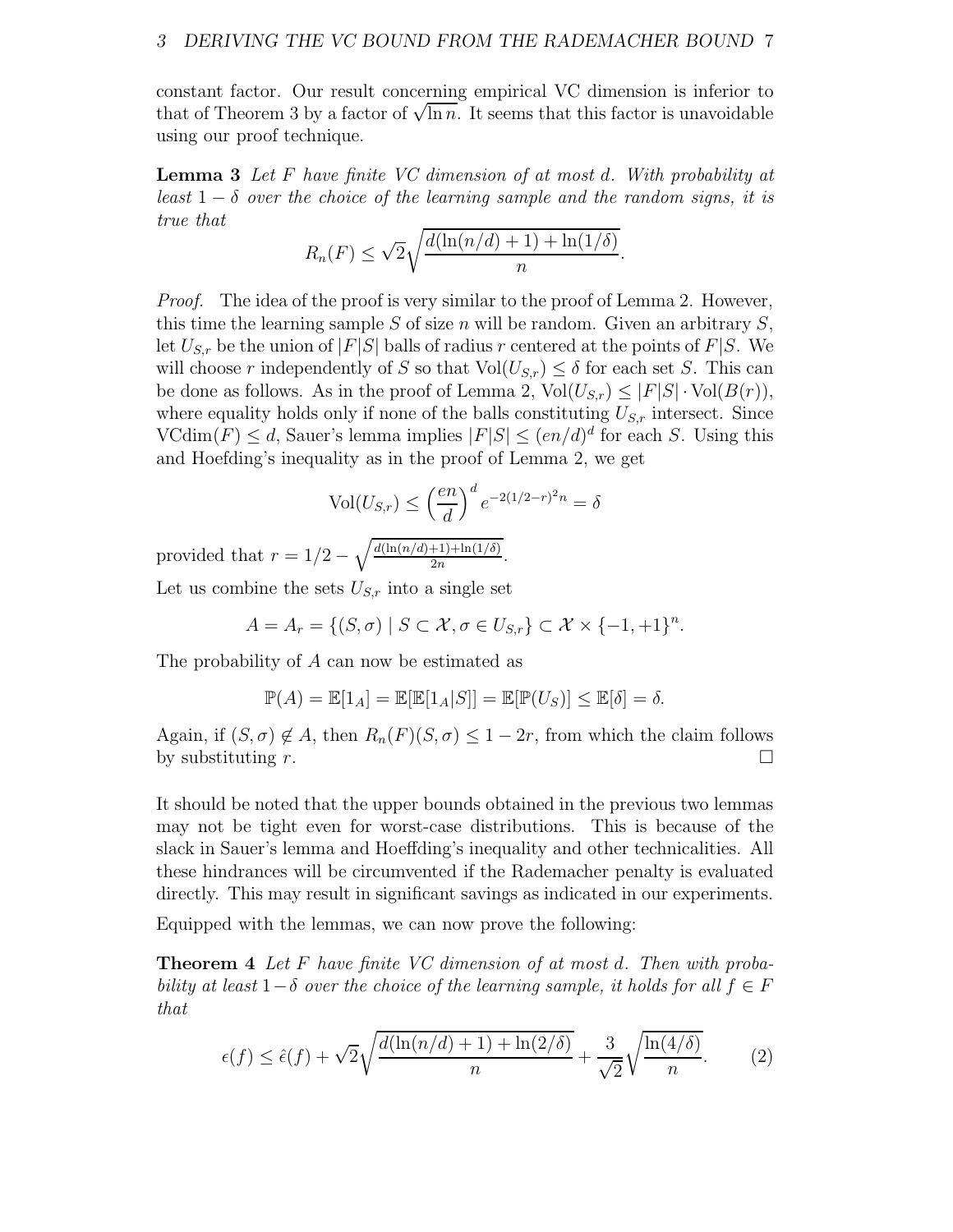*Proof.* By Theorem 2 we have with probability at least  $1 - \delta/2$  for all  $f \in F$ that

$$
\epsilon(f) \le \hat{\epsilon}(f) + R_n(F) + \frac{3}{\sqrt{2}} \sqrt{\frac{\ln 4/\delta}{n}}.
$$
\n(3)

By the previous lemma, with probability at least  $1 - \delta/2$ ,

$$
R_n(F) \le \sqrt{2} \sqrt{\frac{d(\ln(n/d) + 1) + \ln(2/\delta)}{n}}.
$$

Combine these and the claim follows.

Let us compare the bound derived above to existing bounds based on VC dimension. If the VC dimension of F is large, the latter square root term in  $(2)$ will be negligible as compared to the term involving the VC dimension. In such cases, the complexity penalty in 2 is essentially  $\sqrt{2}$  times the corresponding term in the bound of Theorem 1, and  $1/\sqrt{2}$  times the penalty in the original VC dimension bound proved by Vapnik.

In conclusion, the new bound is looser but still quite comparable to the best known VC dimension bound. The bound alone is not of much interest as it is worse than the best existing bound. However, the new derivation makes the relationship between Rademacher and VC bounds more transparent. As argued in the next section, it shows where the potential advantage of using Rademacher penalization comes from.

## 4 The Advantages of Rademacher Bounds over VC Bounds

The proofs in the previous section highlight two sources of slackness that loosen the VC bound but not the Rademacher bound. Together they cover the slack due to the use of the union bound for probabilities in the standard proof of Vapnik's VC dimension bound [15].

1. In the VC bounds, it is first assumed that equality holds in the inequality  $N(F, S) \leq N(F, n)$ . Then, an upper bound for  $N(F, S)$  is derived by upper bounding  $N(F, n)$  by a combination of an upper bound d for  $VCdim(F)$  and an application of Sauer's lemma. This results in the bound  $N(F, S) \leq N(F, n) \leq (en/d)^d$ . Besides the slackness inherent in Sauer's lemma, extra slack is introduced if the learning sample S is not worst-case and thus  $N(F, S) \ll N(F, n)$ . Of course, the situation is still worse if the exact VC dimension of  $F$  is unknown and it has to be approximated from above— a case quite common in practice.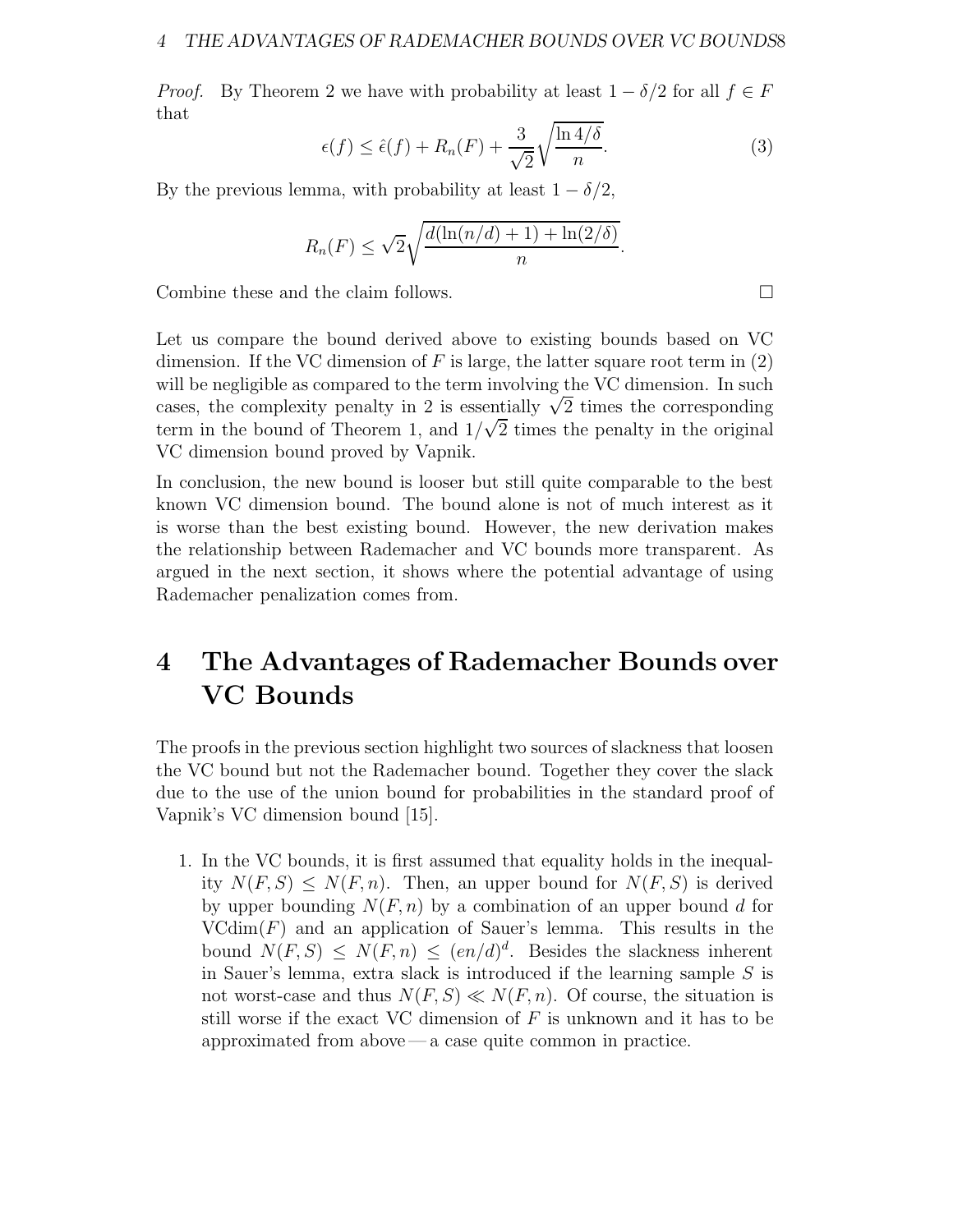#### 5 EMPIRICAL EXPERIMENTS 9

2. It is assumed that none of the balls centered at the projected classifiers in  $F|S$  intersect. This means that the actual structure of the set  $F|S$ as a subset of  $\{-1, +1\}^n$  is not taken into account. As a worst case approximation, the projected classifiers are assumed to be spread far apart in  $\{-1, +1\}^n$ . Thus, the possible high correlation among classifiers within subsets of  $F|S$  is neglected, even though at least some correlation is usually present. It can be shown that ignoring the correlations can result in a loss of at least a factor  $\sqrt{\ln n}$  in the penalty. Further slack is introduced by using Hoeffding's inequality in bounding the volumes of individual balls.

Thus, the proofs in the previous section show that using the Rademacher penalty  $R_n(F)$  or its conditional expectation  $\mathbb{E}[R_n(F)|S]$  directly instead of VC dimension bounds is advantageous because the Rademacher bound is able to take both the exact size and structure of  $F|S$  into account. Using a VC bound means essentially neglecting the information inherent in S and also the properties of  $F$  not captured by VC dimension. To our knowledge, the fact that  $R_n(F)$  automatically captures both these properties neglected by the VC dimension bound has not been reported before.

The VC dimension bound can be viewed as an approximation for the Rademacher bound. Based only on the VC dimension and the sample size, it provides an upper bound for  $R_n(F)$ . As a lot of information is lost, the upper bound is necessarily sometimes loose. However, provided that (an upper bound for) the VC dimension of  $F$  is known, the bound is trivial to evaluate and thus all the computational problems of evaluating Rademacher bounds are circumvented. The question arises, then, whether one could derive an easy-toevaluate upper bound for  $R_n(F)$  by more clever means than by simply ignoring all information present in the learning sample. There might be computationally efficient ways of providing tight upper bounds for Rademacher bounds even in cases where evaluating the Rademacher bound exactly is intractable. The margin bounds as presented in [1] do this indirectly through bounding the empirical VC dimension of a class of linear classifiers by a function of the margin. Whether something could be gained by a more direct attack is a question for future research.

### 5 Empirical Experiments

In Section 3 we showed that the Rademacher bound is never much worse than the VC bound even in worst-case situations. In this section, we present experiments that show that the Rademacher bounds can actually be better than VC bounds in such situations, too. This indicates that the performance guarantee given by Theorem 4 may be sometimes overly pessimistic.

Our experimental setting is as follows. As the hypothesis class, we use the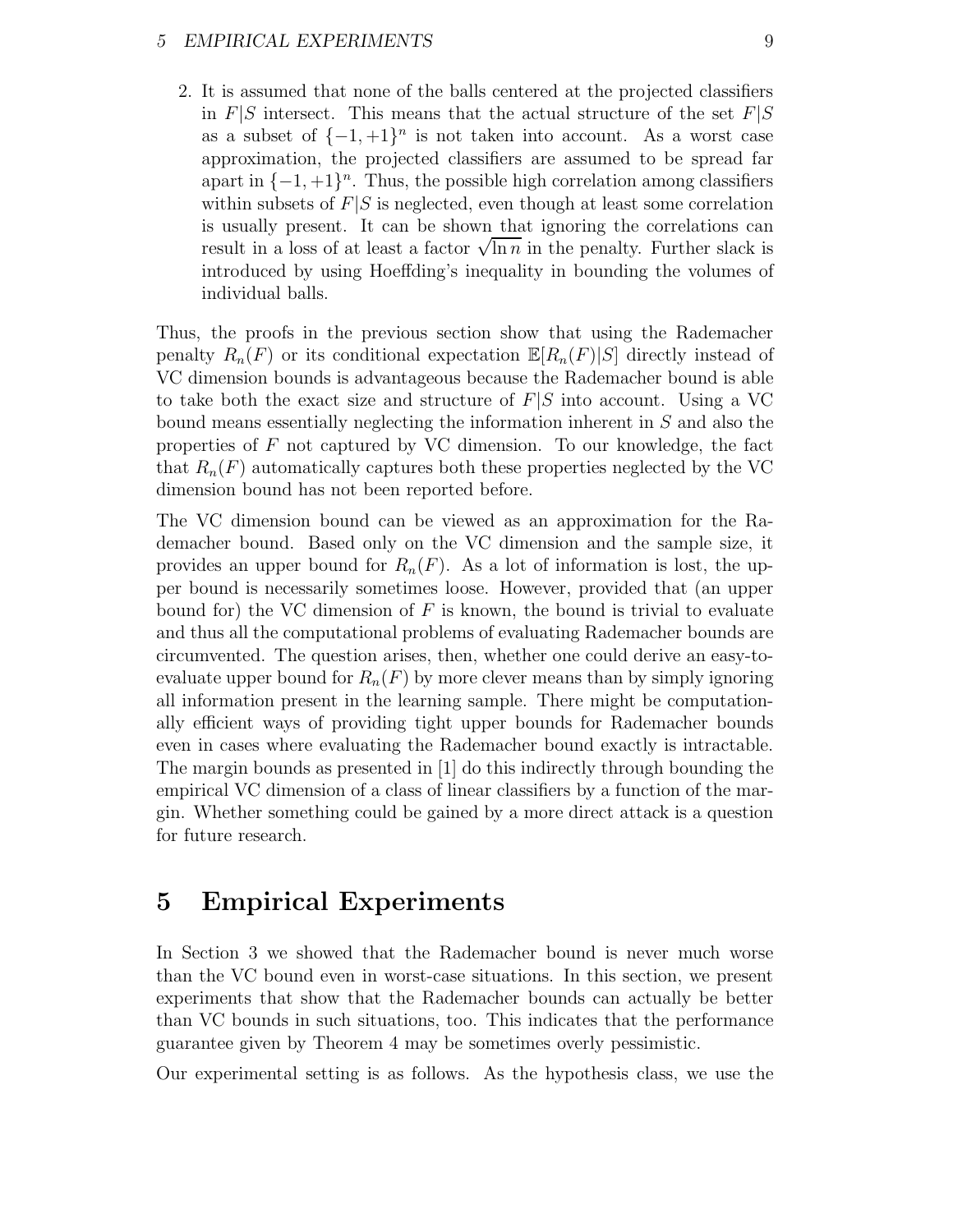

Figure 1: Generalization error bounds for varying sizes of the learning sample. The confidence parameter  $\delta$  is in all cases 0.01.

class of interval classifiers with at most  $k$  splits on the unit interval. It is easy to see that the VC dimension of this class of hypotheses is  $k + 1$ . Also, ERM for this hypothesis class can be easily performed in time  $O(nk)$  by dynamic programming. For this reason the same hypothesis class was used by Lozano in his experiments on using Rademacher penalization for model selection [9].

We chose the interval learning problem because with this class of hypotheses, the set  $F|S$  is essentially independent of the learning sample S provided that S contains no duplicates. Thus, if we choose the distribution of  $X$  to be continuous, this learning task allows us to test whether the Rademacher bound can beat the VC bound when the learning sample provides no extra information on  $F|S$ .

For a summary of the results of the experiments, see Figure 1. In all experiments, the distribution of X was uniform on  $[0, 1]$  and the labels were assigned by an interval classifier with 200 splits at random points. The labels thus obtained were corrupted by adding 10% class noise. From the results it is clear that the Rademacher bound is better than the VC bound when  $n$  is large or the hypothesis class is complex, i.e., has high VC dimension. If used for model selection, the Rademacher bound suggests choosing a more complex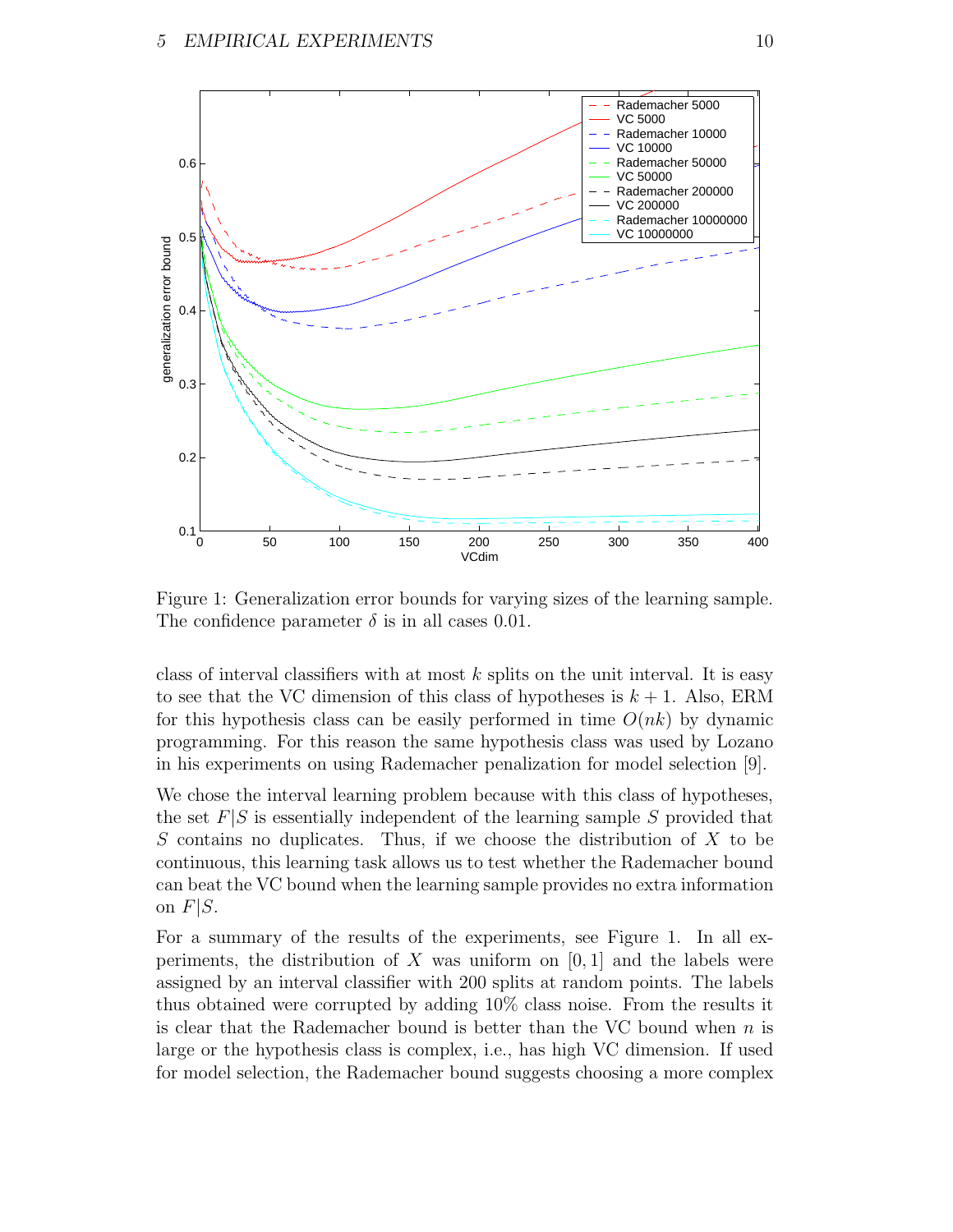model than the VC bound does. Thus, even the relatively small difference in the bounds may have significance in practice. Of course, the advantage of the Rademacher bound becomes the larger the easier the distribution is. Thus, if the distribution of X was, e.g., non-continuous and the samples  $S$  contained lots of duplicates, the penalty term in the Rademacher bound would decrease significantly whereas the one in the VC bound would remain the same.

Based on the results of the experiments we may conclude that Rademacher penalization can be advantageous even when the distribution generating the learning data is worst-case. As the learning sample provides no extra information for the Rademacher bound on this task, the advantage of the Rademacher bound has to come from two factors. First, as explained before, using Rademacher penalties directly circumvents many approximations necessary in the proof of the VC bound, e.g., the use of Sauer's lemma and Hoeffding's inequality. Second, the Rademacher bound takes into account the correlation between hypotheses, that is, vectors in  $F|S$ . Even though for this particular  $F$  the structure is the same worst-case one for all  $S$  (with no duplicates), there is some structure and it can be taken advantage of. We believe that the fact that the VC bound neglects this structure is the prime cause it provides worse bounds on this learning task (and probably on other tasks, too).

### References

- [1] Peter L. Bartlett, Stéphane Boucheron, and Gábor Lugosi. Model selection and error estimation. In Proceedings of the 13th Annual Conference on Computational Learning Theory, pages 286–297, San Francisco, 2000. Morgan Kaufmann.
- [2] Peter L. Bartlett and Shahar Mendelson. Rademacher and Gaussian complexities: Risk bounds and structural results. JMLR, 3:463–482, 2002.
- [3] Luc Devroye. Bounds for the uniform deviation of empirical measures. Journal of Multivariate Analysis, 12:72–79, 1982.
- [4] Luc Devroye, Lázló Györfi, and Gábor Lugosi. A Probabilistic Theory of Pattern Recognition, volume 31 of Applications of Mathematics. Springer, 1996.
- [5] Michelangelo Grigni, Vincent Mirelli, and Christos H. Papadimitriou. On the difficulty of designing good classifiers. SIAM J. Comput., 30(1):318– 323, 2000.
- [6] Wassily Hoeffding. Probability inequalities for sums of bounded random variables. Journal of American Mathematical Association, 58:13–30, 1963.